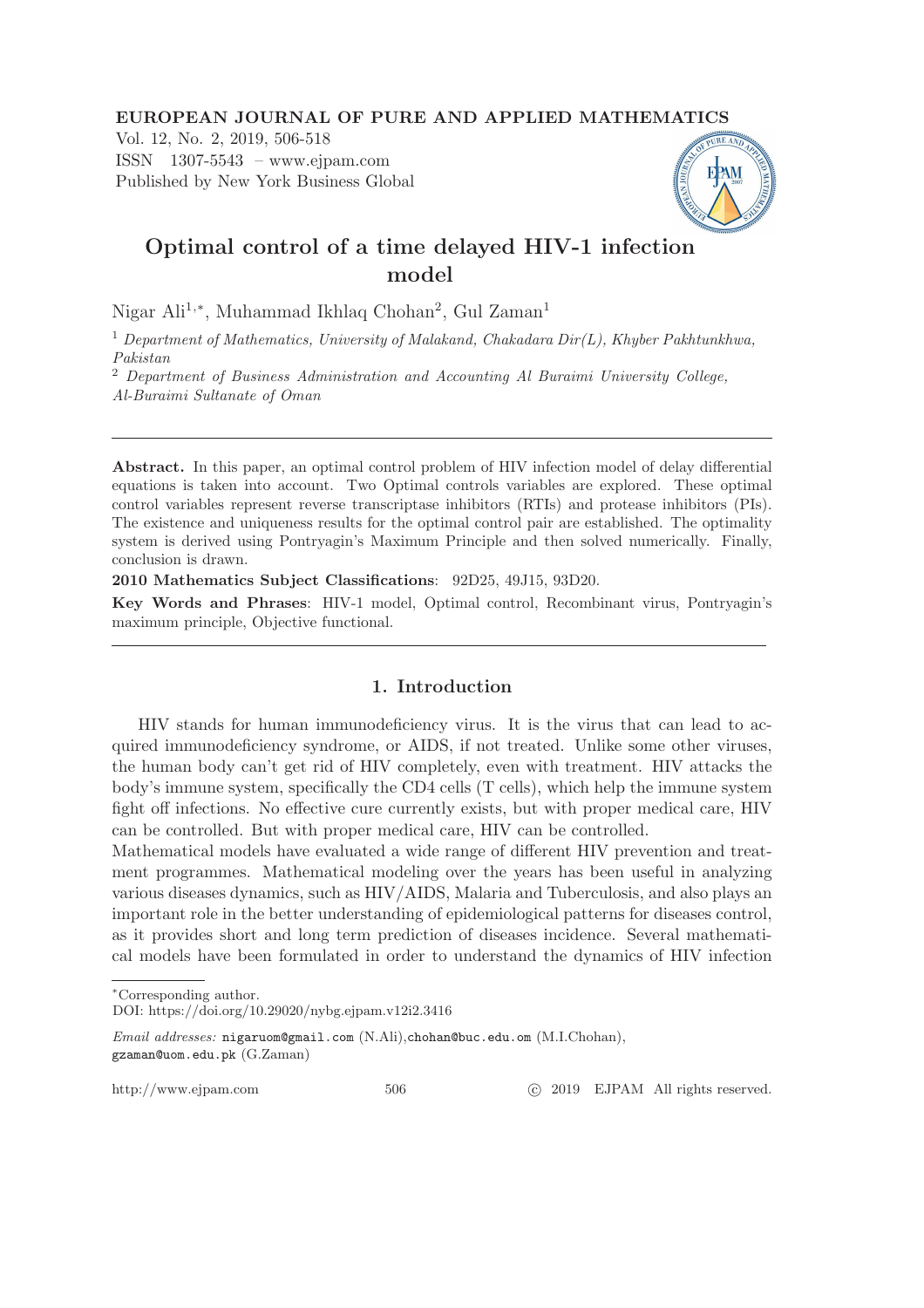[6, 9, 13–16, 19–22]. These models are utilized to explore optimal chemotherapy treatment to avoid an excessive use of drugs. Indeed, when these drugs are administered in high dose they are toxic to the human body and cause damages. Fister et al. [16] applied optimal control on HIV-1 model and discussed the percentage effect of the chemotherapy on the interaction of the CD4+ T cells with the virus. Similarly, Joshi [12] taken into account two control variables, one for raising the immune system and the other for delaying HIV-1 progression. Garira et al. [4] used two controls strategies which simulate the effect of reverse transcriptase inhibitors (RTIs) and protease inhibitors (PIs) to integrate drug efficacy. Ghanbari and Farahi [5] obtained optimal control pair for nonlinear delay HIV model with quadratic cost functional by using Fourier series approximation.

Recent research work has been focused on optimal control problem of delayed HIV model (see for example [7, 8, 10, 11] ). All these models considered the effect of control strategy on single pathogen virus. Here, we consider the delayed HIV-1 model consists of two types of viruses, that is, pathogen virus and engineered virus.

In this paper, we develop the best strategy of treatment; more exactly we seek to search a maximum count of healthy cells with a minimum dose of the administered drugs. To introduce a control to the proposed model, we analyze the interactions of healthy CD4+T cells, single infected CD4+T cells,double infected cells, free virus and recombinant virus: two major categories of anti-retroviral drugs to combat HIV are reverse transcriptase inhibitors (RTIs) and protease inhibitors (PIs). RTIs prevent new HIV infection by discrupting the conversion of viral RNA into DNA inside of T cells. PIs reduce the number of viruses particles produced by an actively-infected T cells. Hence, if we denote  $0 \le u_1(t) < 1$  the RTI control variable and  $0 \le u_2(t) < 1$  the PI control variable equations. These controls are measurable functions satisfying  $0 \le u_i(t) < 1$  for  $j = 1, 2$ . Thus, the following optimal control problem is formulated.

$$
\frac{dx(t)}{dt} = \Lambda - dx(t) - (1 - u_1(t))\beta x(t)v(t),
$$
\n
$$
\frac{dy(t)}{dt} = (1 - u_1(t))\beta e^{-a\tau} x(t - \tau)v(t - \tau) - ay(t) - \alpha w(t)y(t),
$$
\n
$$
\frac{dz(t)}{dt} = \alpha w(t)y(t) - bz(t),
$$
\n
$$
\frac{dv(t)}{dt} = k(1 - u_2(t))y(t) - pv(t),
$$
\n
$$
\frac{dw(t)}{dt} = cz(t) - qw(t),
$$
\n(1)

with initial conditions

$$
x(0) = x_0, y(0) = y_0, z(0) = z_0, v(0) = v_0, w(0) = w_0.
$$
\n<sup>(2)</sup>

Here,  $x(t)$ ,  $y(t)$ ,  $z(t)$  and  $w(t)$  denote the densities of uninfected target cells, infected cells, free virus, double infected cells and recombinant viruses at time  $t$ , respectively. The transitions between different states are described by the following parameters.

(*i*)  $\Lambda$  is the recruitment rate of uninfected cells.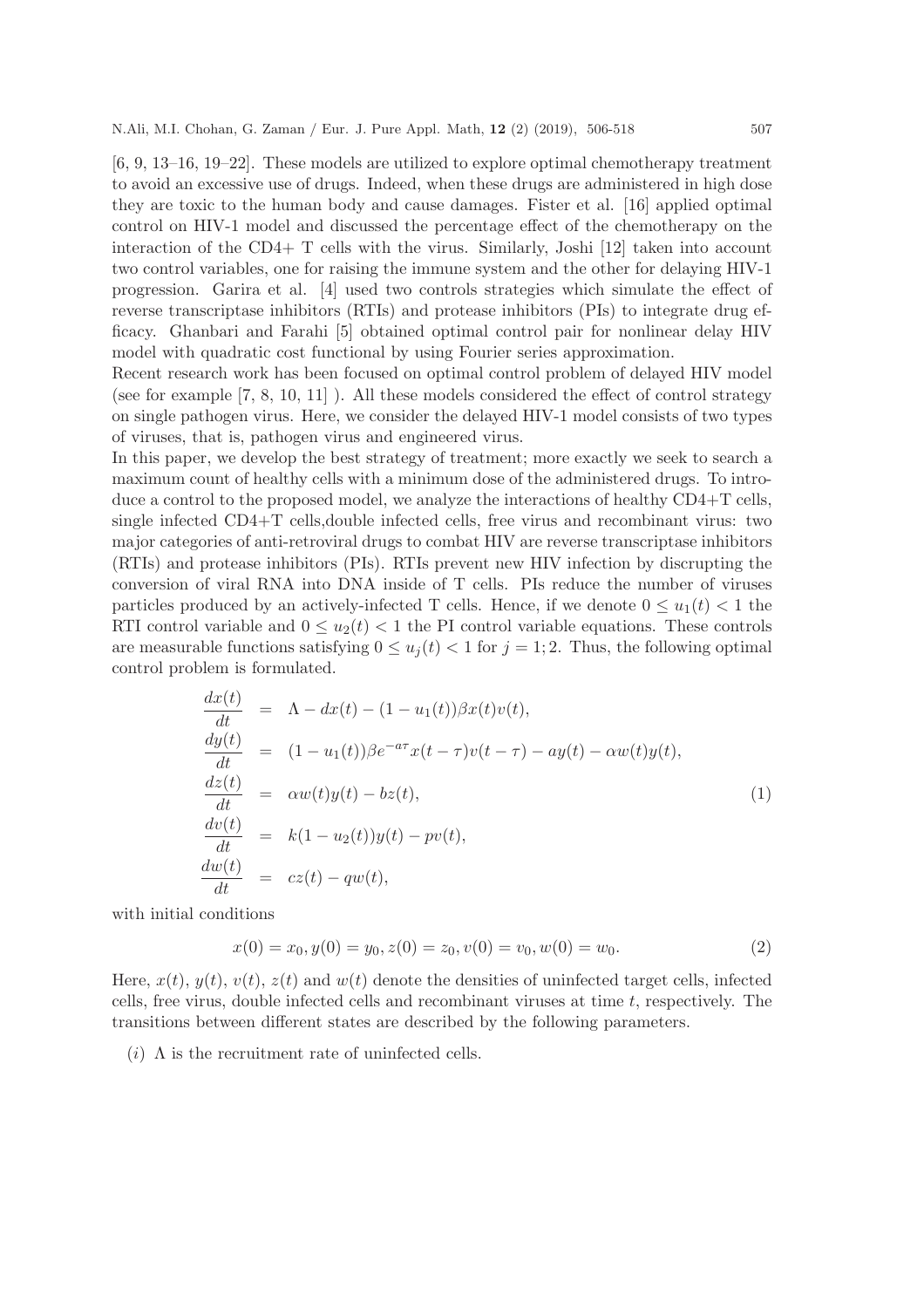N.Ali, M.I. Chohan, G. Zaman / Eur. J. Pure Appl. Math, 12 (2) (2019), 506-518 508

- (*ii*)  $\beta$  is an effective contact rate.
- $(iii)$  d is the natural mortality rate.
- $(iv)$  a stands for death rate of infected cells.
- $(v)$  k is the rate of virus production.
- (*vi*)  $\alpha$  is the infection rate of pathogen infected cells.
- $(vii)$  p is the death rate of pathogen virus.
- $(viii)$  q is the death rate of recombinant virus.
	- $(ix)$  c is the rate of production of double infected cells.
	- $(x)$   $\tau$  can be regarded as the average time for a viral particle to go through the eclipse phase (or average latent period).

Our target is to find the control functions  $u_1(t)$  and  $u_2(t)$  to get the following achievements.

- $(i)$  To maximize the density of uninfected cells and recombinant viruses during the time period  $[0, T]$ .
- (ii) To minimize the cost of treatment, the density of pathogen virus and the density of infected cells.

In order to achieve our target, we construct the following objective functional:

$$
J(u_1(t), u_2(t)) = \int_0^T \left( \rho_1 x(t) + \rho_2 w(t) - \frac{1}{2} (\xi_1 u_1^2(t) + \xi_2 u_2^2(t)) \right) dt,\tag{3}
$$

where  $\rho_1$  and  $\rho_2$  are weight constants which balance the size of the optimal conditions and the parameters  $\xi_1 \geq 0$  and  $\xi_1 \geq 0$  are established on the benefits and costs of the treatment. These parameters equalize the size of the terms  $u_1(t)$  and  $u_2(t)$  which reflect the severeness of the side effects of the drugs.

To find the basic reproductive number, we follow the techniques presented in [1–3] for the control problem is given by

$$
R_0(t) = \frac{k\beta\Lambda e^{-a\tau}(1 - u_1(t))(1 - u_2(t))}{a dp}.
$$

Clearly, the value of  $R_0$  s decreased by increasing the values of  $u_1(t)$  and  $u_2(t)$ . But the infection starts if  $R_0 > 1$ . For the system (1), with time delays  $\tau = 0$ , the disease-free equilibrium always exists.

$$
E_0 = \left(\frac{\Lambda}{d}, 0, 0, 0, 0\right).
$$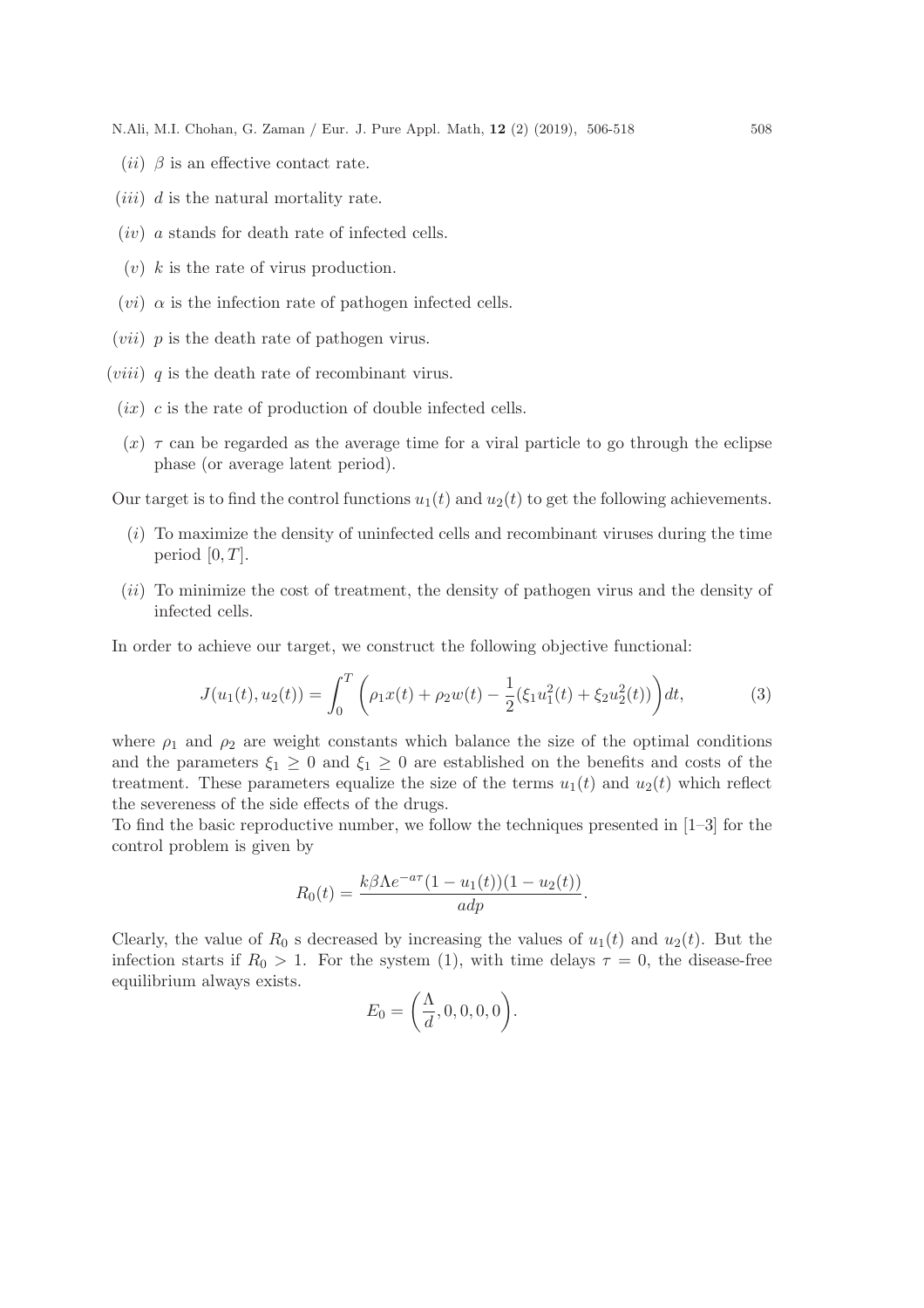If  $R_0 \leq 1$  or  $(1-u_1(t))(1-u_2(t)) \leq \frac{apd}{k\beta\Delta}$  $\frac{apa}{k\beta\Lambda}$ , then the infection would die out. If  $R_0 > 1$  or  $(1-\frac{1}{\lambda})$  $u_1(t)$ ) $(1-u_2(t)) \geq \frac{apd}{k\beta\Lambda}$  $\frac{dp_a}{k\beta\Lambda}$ , then there exists pathogen present equilibrium  $E_p(x_1, y_1, z_1, v_1, w_1)$ where,

$$
x_1 = \frac{ap}{(1 - u_1(t))(1 - u_2(t))\beta k e^{-a\tau}},
$$
  
\n
$$
y_1 = \frac{\Lambda k \beta e^{-a\tau} (1 - u_1(t))(1 - u_2(t)) - adp}{k a \beta e^{-a\tau} (1 - u_1(t))(1 - u_2(t))},
$$
  
\n
$$
z_1 = 0,
$$
  
\n
$$
v_1 = \frac{\Lambda k \beta e^{-a\tau} (1 - u_1(t))(1 - u_2(t)) - adp}{(1 - u_1(t))pa\beta e^{-a\tau}},
$$
  
\n
$$
w_1 = 0.
$$

The recombinant present equilibrium  $E_r(x_2, y_2, z_2, v_2, w_2)$  is given by

$$
x_2 = \frac{(\alpha \lambda c + \gamma bq)p}{\alpha cdp + \beta kqbe^{-a\tau}(1 - u_1(t))(1 - u_2(t))},
$$
  
\n
$$
y_2 = \frac{bq}{\alpha c},
$$
  
\n
$$
z_2 = \frac{q}{\alpha c}(\frac{(1 - u_1(t))(1 - u_2(t))ck\Lambda\alpha\beta e^{-a(\tau)} - a\alpha cdp - (1 - u_1(t))(1 - u_2(t))abqk\beta e^{-a\tau}}{\alpha cdp + bkq\beta e^{-a\tau}},
$$
  
\n
$$
v_2 = \frac{kqb}{\alpha cp},
$$
  
\n
$$
w_2 = \frac{\alpha ck\beta\lambda e^{-a(\tau)} - a\alpha cdp(1 - u_1(t))(1 - u_2(t)) - (1 - u_1(t))(1 - u_2(t))abqk\beta e^{-a\tau}}{\alpha(\alpha cdp + (1 - u_1(t))(1 - u_2(t))bkq\beta e^{-a\tau})}.
$$

We find optimal control functions  $u_1^*(t)$  and  $u_2^*(t)$  such that

$$
J(u_1^*(t), u_2^*(t)) = \max\{J(u_1(t), u_2(t)) \setminus (u_1(t), u_2(t)) \in U\},\tag{4}
$$

where  $U = \{(u_1(t), u_2(t)) \setminus u_i$  is lebesgue measurable on  $[0, 1], 0 \le u_i(t) \le 1, i = 1, 2\}$ , is the control set.

## 2. Existence of control problem

In this section, we show the existence of the control problem. To do this, first we find the lagrangian of the optimal control problem.

$$
L(t) = \rho_1 x(t) + \rho_2 w(t) - \frac{1}{2} (\xi_1 u_1^2(t) + \xi_2 u_2^2(t)).
$$

The corresponding Hamiltonian can be defined as

$$
H(x, y, z, v, w, x_{\tau}, v_{\tau}, u_1, u_2, \lambda(t)) = \frac{1}{2} (\xi_1 u_1^2 + \xi_2 u_2^2) - \rho_1 x(t) - \rho_2 w(t)
$$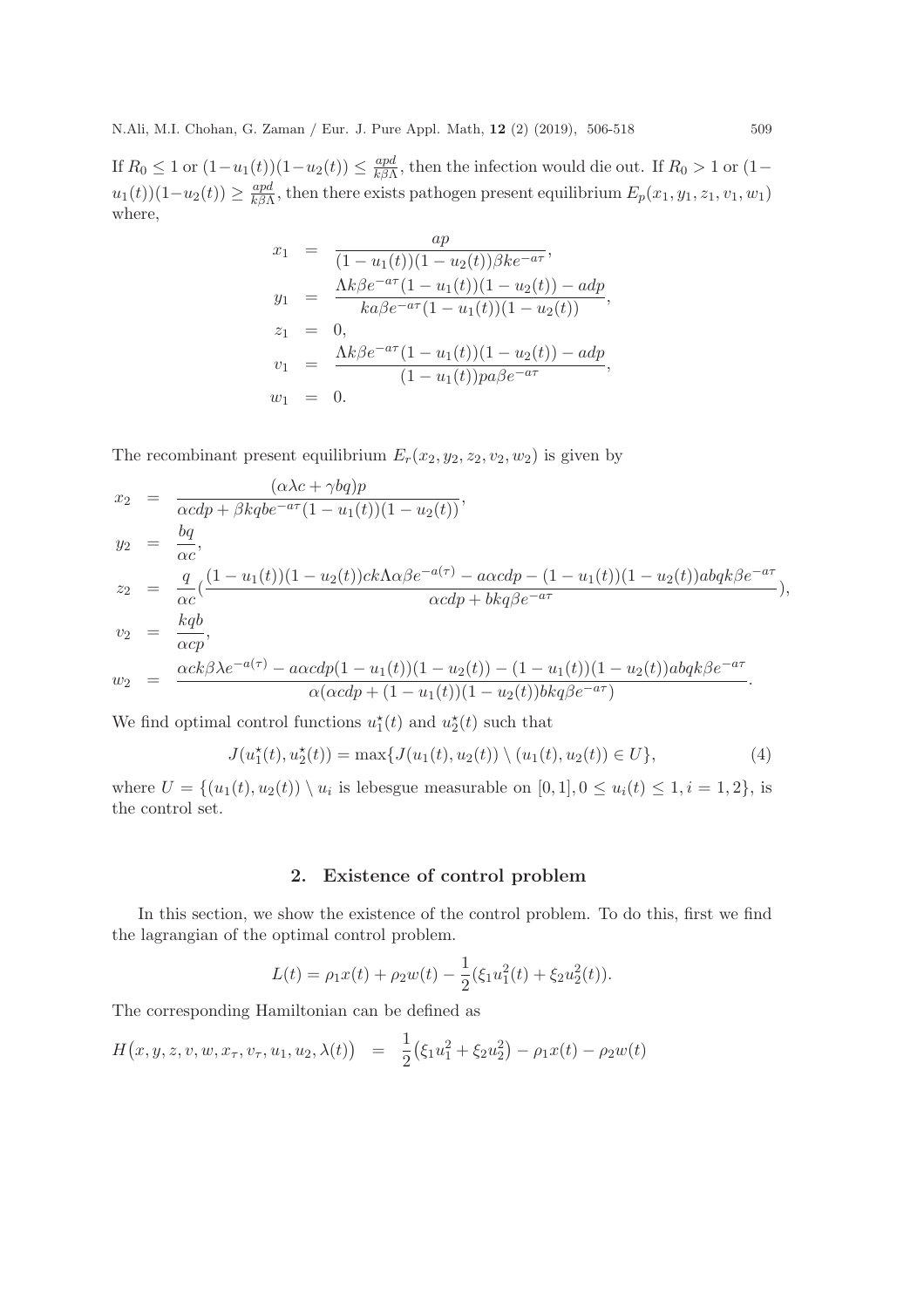N.Ali, M.I. Chohan, G. Zaman / Eur. J. Pure Appl. Math, 12 (2) (2019), 506-518 510

$$
+\lambda_1(t)(\Lambda - dx(t) - (1 - u_1(t))\beta x(t)v(t)) \n+\lambda_2(t)((1 - u_1(t))\beta e^{-a\tau}x_\tau v_\tau - ay(t) - \alpha w(t)y(t)) \n+\lambda_3(t)(\alpha w(t)y(t) - bz(t)) + \lambda_4(t)(k(1 - u_2(t))y(t) \n-pv(t)) + \lambda_5(t)(cz(t) - qw(t)),
$$

where  $x_{\tau} := x(t - \tau)$  and  $v_{\tau} := v(t - \tau)$ .

This Hamiltonian determines the control functions for the proposed optimal control problem.

To show the existence of optimal pair, we use the idea of Fleming and Rishel in [? ]. **Theorem 3.1**: For the control problem with the model (1), there always exists  $u^* =$  $(u_1^\star,u_2^\star)\in U$  such that

$$
\max_{(u_1(t), u_2(t)) \in U} J(u_1(t), u_2(t)) = J(u_1^*(t), u_2^*(t)).
$$

**Proof:** To prove the existence of optimal control, we will follow [?].

We see that the set of controls and state variables are nonnegative and nonempty [17]. The optimal system is bounded which determines the compactness needed for the existence of the optimal control. Also, the state system is bounded by a linear function in the state and control variables. Therefore, the control set  $U$  is convex and closed. Using the boundedness of the solution, we see that the RHS of the integrand of the objective functional is concave on U. Finally, we can prove that there exist constants  $h_1, h_2 > 0$ , and  $\eta > 1$  such that the integrand  $L(x(t), w(t), u_1(t), u_2(t))$  of the objective functional satisfies

$$
L(x(t), w(t), u_1(t), u_2(t)) = h_2 - h_1(|u_1|^2 + |u_2|^2)^{\eta/2}.
$$

Thus, conclude that there exists an optimal control.

Next, we use Pontryagin's Maximum Principle [18] to discuss the following theorem. **Theorem 3.2**: For the optimal control  $u_1^*(t), u_2^*(t)$  and solutions  $x^*(t), y^*(t), z^*(t), v^*(t)$ , and  $w^*(t)$  of the corresponding state system (1), there are adjoint variables  $\lambda_i(t)$ ,  $i =$ 1, 2, ..., 5, satisfying the equations

$$
\frac{d\lambda_1}{dt} = \rho_1 + \lambda_1(t)\left(d + (1 - u_1^*(t))\beta v^*(t)\right) + \lambda_1(t + \tau)\lambda_2(t)\beta e^{-a\tau}v^*(t - \tau)(u_1^*(t) - 1),
$$
\n
$$
\frac{d\lambda_2}{dt} = a\lambda_2(t) + (\lambda_2(t) - \lambda_3(t))\alpha w^*(t) + \lambda_4 k(u_1^*(t) - 1),
$$
\n
$$
\frac{d\lambda_3}{dt} = b\lambda_3(t) - c\lambda_5(t),
$$
\n
$$
\frac{d\lambda_4}{dt} = \lambda_1(t)(1 - u_1^*(t))\beta x^*(t - \tau) + \lambda_4(t + \tau)\lambda_2(t)\beta e^{-a\tau}x^*(t)(u_1^*(t) - 1) + \lambda_4(t)p,
$$
\n
$$
\frac{d\lambda_5}{dt} = \rho_2 + (\lambda_2(t) - \lambda_3(t))\alpha y^*(t) + \lambda_5(t)q,
$$
\n(5)

with transversality conditions

$$
\lambda_j(T) = 0, j = 1, 2, ..., 5.
$$
\n(6)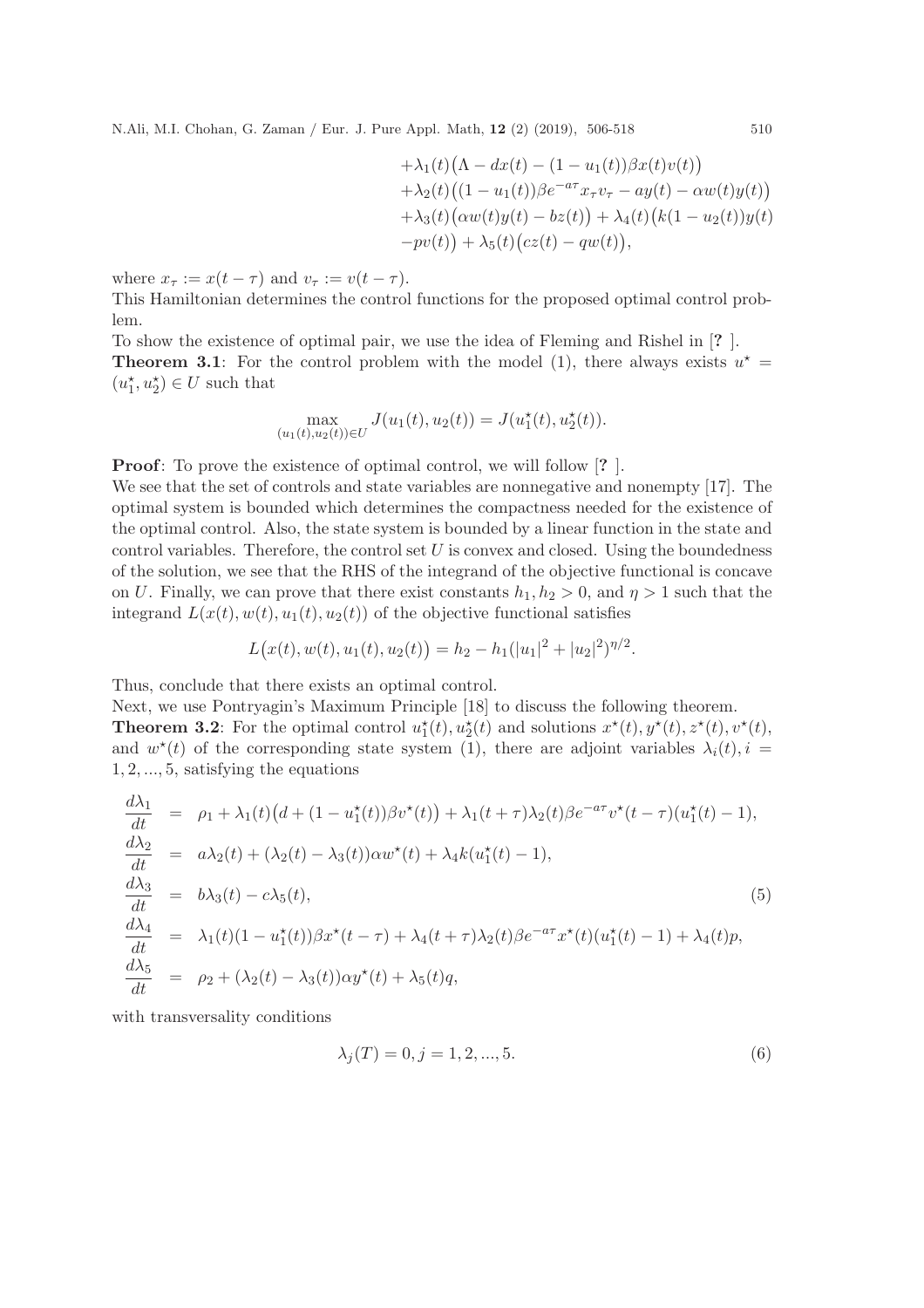Proof: Using Pontryagin's Minimum Principle presented in [18], we get the following system of adjoint variables

$$
\frac{d\lambda_1}{dt} = -\frac{\partial H(t)}{\partial x} - \lambda_1(t + \tau) \frac{\partial H}{\partial x_\tau}, \lambda_1(T) = 0,
$$
\n
$$
\frac{d\lambda_2}{dt} = -\frac{\partial H(t)}{\partial y}, \lambda_2(T) = 0,
$$
\n
$$
\frac{d\lambda_3}{dt} = -\frac{\partial H(t)}{\partial z}, \lambda_3(T) = 0,
$$
\n
$$
\frac{d\lambda_4}{dt} = -\frac{\partial H(t)}{\partial v}(t) - \lambda_4(t + \tau) \frac{\partial H(t)}{\partial v_\tau}, \lambda_4(T) = 0,
$$
\n
$$
\frac{d\lambda_5}{dt} = -\frac{\partial H(t)}{\partial w}, \lambda_5(T) = 0.
$$

Further, adjusting  $x(t) = x^*(t), y(t) = y^*(t), z(t) = z^*(t), v(t) = v^*(t)$  and  $w(t) = w^*(t)$ , we get the adjoint system (5) satisfying tranversality conditions  $\lambda_j(T) = 0, j = 1, 2, ..., 5$ . **Theorem 3.3**: The control pair  $(u_1^*(t), u_2^*(t))$ , which maximizes the objective functional  ${\cal J}$  over the region  ${\cal U}$  is given by

$$
u_1^*(t) = \max\{\min\{\frac{\beta}{\xi_1}(\lambda_2(t)e^{-a\tau}x^*(t-\tau)v^*(t-\tau)) - \lambda_1(t)x^*(t)v^*(t)\}, 1\}, 0\},\
$$
  

$$
u_2^*(t) = \max\{\min\{\frac{\lambda_4(t)ky^*(t)}{\xi_2}, 1\}, 0\}.
$$

Proof: The optimality conditions yields the following

$$
\frac{\partial H}{\partial u_1} = \xi_1 u_1^*(t) + \lambda_1(t) \beta x^*(t) v^*(t) - \lambda_2(t) \beta e^{-a\tau} x^*(t-\tau) v^*(t-\tau),\tag{7}
$$

and

$$
\frac{\partial H}{\partial u_2} = \xi_2 u_2^*(t) - \lambda_4(t) k y^*(t). \tag{8}
$$

Solving equations (7) and (8) for the optimal control variables  $u_1^*(t)$  and  $u_2^*(t)$ , we get

$$
u_1^{\star}(t) = \frac{\beta}{\xi_1} \big( \lambda_2(t) e^{-a\tau} x^{\star}(t-\tau) v^{\star}(t-\tau) \big) - \lambda_1(t) x^{\star}(t) v^{\star}(t) \big), \tag{9}
$$

$$
u_2^{\star}(t) = \frac{\lambda_4(t)ky^{\star}(t)}{\xi_2}.
$$
\n(10)

By using the property of control space, the equations (9) and (10) can be written as

$$
u_1^{\star}(t) = \begin{cases} 0 \text{ if } \frac{\beta}{\xi_1}(\lambda_2(t)e^{-a\tau}x^{\star}(t-\tau)v^{\star}(t-\tau)) - \lambda_1(t)x^{\star}(t)v^{\star}(t)) \leq 0, \\ \frac{\beta}{\xi_1}(\lambda_2(t)e^{-a\tau}x^{\star}(t-\tau)v^{\star}(t-\tau)) - \lambda_1(t)x^{\star}(t)v^{\star}(t)) \text{ if } \\ 0 < \frac{\beta}{\xi_1}(\lambda_2(t)e^{-a\tau}x^{\star}(t-\tau)v^{\star}(t-\tau)) - \lambda_1(t)x^{\star}(t)v^{\star}(t)) < 1, \\ 1 \text{ if } \frac{\beta}{\xi_1}(\lambda_2(t)e^{-a\tau}x^{\star}(t-\tau)v^{\star}(t-\tau)) - \lambda_1(t)x^{\star}(t)v^{\star}(t)) \geq 1. \end{cases}
$$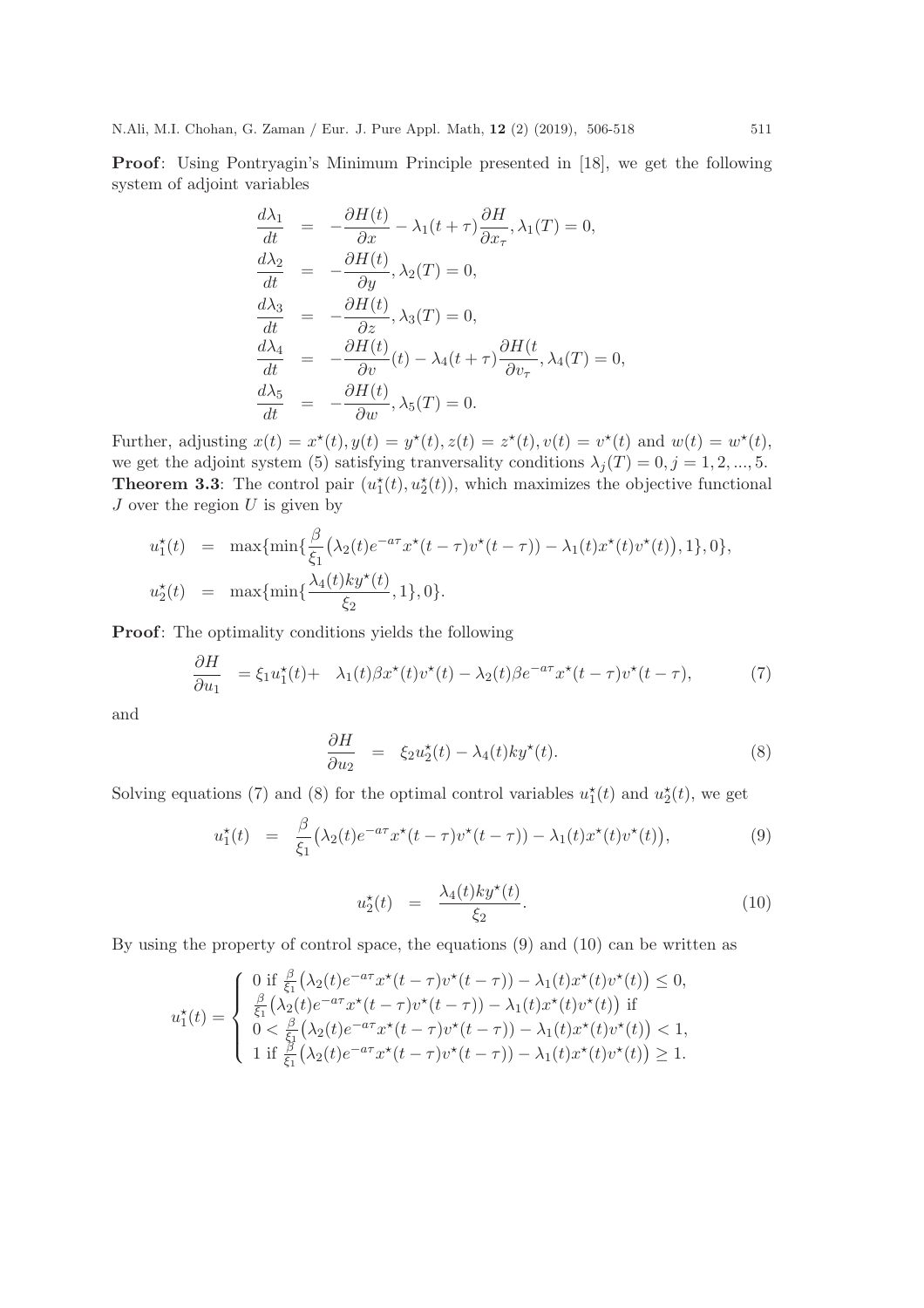N.Ali, M.I. Chohan, G. Zaman / Eur. J. Pure Appl. Math, 12 (2) (2019), 506-518 512

$$
u_2^{\star}(t) = \begin{cases} 0 \text{ if } \frac{\lambda_4(t)ky^{\star}(t)}{\xi_2} & \leq 0, \\ \frac{\lambda_4(t)ky^{\star}}{\xi_2} \text{ if } & 0 < \frac{\lambda_4(t)ky^{\star}(t)}{\xi_2} < 1, \\ 1 \text{ if } \frac{\lambda_4(t)ky^{\star}(t)}{\xi_2} & \geq 1. \end{cases}
$$

The above two equations for  $u_1^*(t)$  and  $u_2^*(t)$  can be written as (using compact notation)

$$
u_1^{\star}(t) = \max\{\min\{\frac{\beta}{\xi_1}(\lambda_2(t)e^{-a\tau}x^{\star}(t-\tau)v^{\star}(t-\tau)) - \lambda_1(t)x^{\star}(t)v^{\star}(t)\}, 1\}, 0\}, (11)
$$

$$
u_2^{\star}(t) = \max\{\min\{\frac{\lambda_4(t)ky^{\star}(t)}{\xi_2}, 1\}, 0\}.
$$
 (12)

Here, we call formula (11) and (12) for  $u_1^*(t)$  and  $u_2^*(t)$ , the characterization of the optimal control.

Therefore, we get the following optimality system.

$$
\frac{dx^*(t)}{dt} = \Lambda - dx^*(t) - \beta x^*(t)v^*(t) \left( 1 - \max\{\min\{\frac{\beta}{\xi_1}(\lambda_2(t)e^{-a\tau}x^*(t-\tau)v^*(t-\tau))\} - \lambda_1(t)x^*(t)v^*(t)\}, 1\}, 0 \right),
$$
\n
$$
\frac{dy^*(t)}{dt} = \left( 1 - \max\{\min\{\frac{\beta}{\xi_1}(\lambda_2(t)e^{-a\tau}x^*(t-\tau)v^*(t-\tau))\} - \lambda_1(t)x^*(t)v^*(t)\}, 1\}, 0 \right) \beta x^*(t-\tau)v^*(t-\tau) - ay^*(t) - \alpha w^*(t)y^*(t),
$$
\n
$$
\frac{dz^*(t)}{dt} = \alpha y^*(t)w^*(t) - bz^*(t),
$$
\n
$$
\frac{dv^*(t)}{dt} = k(1 - \max\{\min\{\frac{\lambda_4 y^*(t)}{\xi_2}, 1\}, 0\})y^*(t) - pv^*(t),
$$
\n
$$
\frac{dw^*(t)}{dt} = cz^*(t) - qw^*(t),
$$
\n(13)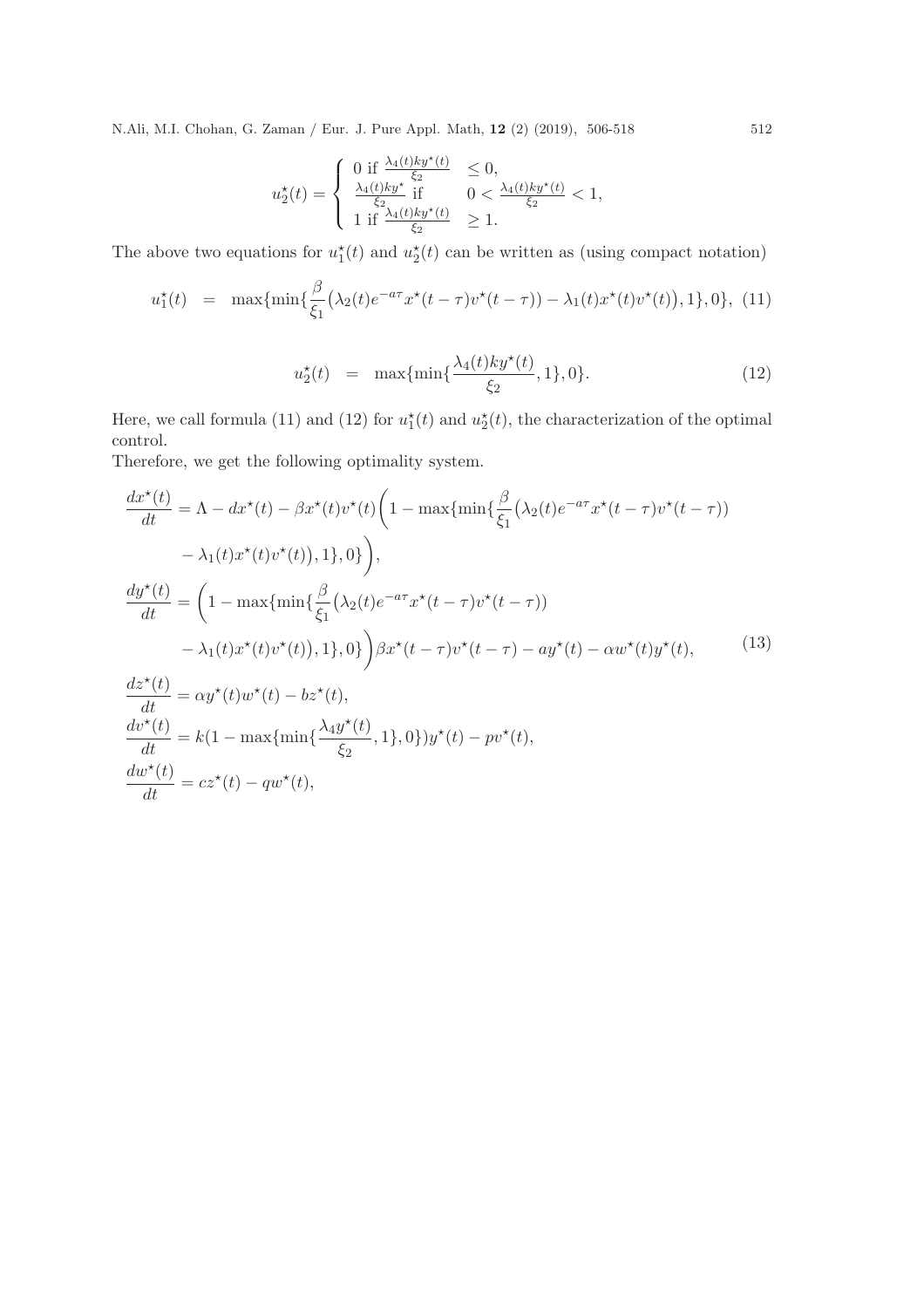along with equations (2) and (6), and Hamiltonian 
$$
H^*
$$
  
\nat  $(x^*, y^*, z^*, v^*, w^*, x_\tau^*, v_\tau^*, u_1^*, u_2^*, \lambda_1, \lambda_1, \lambda_2, \lambda_3, \lambda_4, \lambda_5)$   
\n
$$
H^*(t) = \frac{1}{2} \Big( \xi_1(\max\{\min\{\frac{\beta}{\xi_1}(\lambda_2(t)e^{-a\tau}x^*(t-\tau)v^*(t-\tau)) - \lambda_1(t)x^*(t)v^*(t)\}, 1\}, 0\})^2 + \xi_2(\max\{\min\{\frac{\lambda_4(t)ky^*(t)}{\xi_2}, 1\}, 0\})^2 \Big) - \rho_1x^*(t) - \rho_2w^*(t) + \lambda_1 \Big[ \Lambda - dx^*(t) - (1 - \max\{\min\{\frac{\beta}{\xi_1}(\lambda_2(t)e^{-a\tau}x^*(t-\tau)v^*(t-\tau)) - \lambda_1(t)x^*(t)v^*(t)\}, 1\}, 0\})\beta x^*(t)v^*(t) \Big]
$$
\n
$$
+ \lambda_2 \Big[ (1 - \max\{\min\{\frac{\beta}{\xi_1}(\lambda_2(t)e^{-a\tau}x^*(t-\tau)v^*(t-\tau)) - \lambda_1(t)x^*(t)v^*(t)\} - \lambda_1(t)x^*(t)v^*(t)\}, 1\}, 0\})\beta e^{-a\tau}x^*(t-\tau)v^*(t-\tau) - ay^*(t) - \alpha w^*(t)y^*(t) \Big]
$$
\n
$$
+ \lambda_3 \Big[ \alpha w^*(t)y^*(t) - bz^*(t) \Big]
$$
\n
$$
+ \lambda_4 \Big[ k(1 - \max\{\min\{\frac{\lambda_4(t)ky^*(t)}{\xi_2}, 1\}, 0\})y^*(t) - pv^*(t) \Big] + \lambda_5 \Big[ cz^*(t) - qw^*(t) \Big].
$$
\n(14)

To find out the optimal control and state variables, we will solve numerically the above system  $(13)$  and  $(14)$ .

## 3. Numerical Simulation

In this section, we present numerical results of the optimal control problem. We solve the state system forward in time by Runge-Kutta fourth order scheme and the adjoint system by backward fourth order scheme. We illustrate a case for two different values for 50-day treatment schedule. Some of the parameter values are considered from real data (see for more detail references [1–3]) and some are estimated. The given figures  $(1-6)$ are the simulation results of our proved theoretical results.

We can make some decisions on the potency of drug therapies based on the densities of uninfected cells, infected cells, double infected cells, free virus and recombinant virus. We considered 70-day treatment and the following were observed. After some time, the number of T cells consistently increased throughout the treatment period, the actively infected cells and the viral load all decreased till the end of the treatment period. Fig 1 represents the concentration of T cells during the proposed treatment period. The T cell population decreases up to some time, but increases after treatment. The concentration of T cells increases in a logistic way. However, for a higher systemic cost, the T cell population increases at a slower rate. With both weight factors, the maximal chemotherapy is given for about the 20 days. Therefore, for the higher systemic cost, the optimal chemotherapy given produces a lower T cell concentration and a higher virus concentration. (Fig 2) shows that the number of infected cells approaches to a very small number after treatment,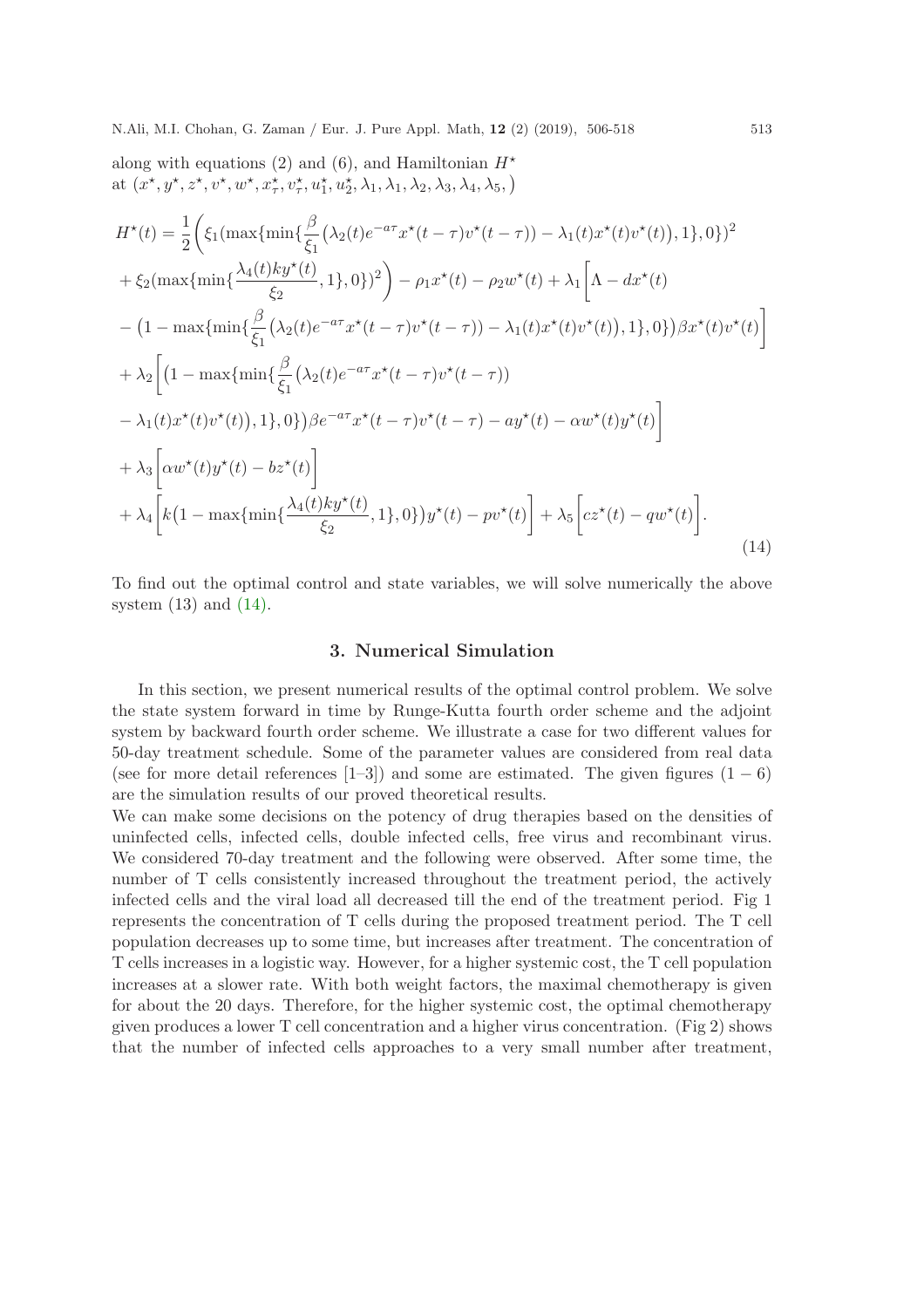

Figure 1: The graph represents in the density of uninfected cells verses time  $t$  in weeks. It shows the difference in the density of uninfected cells before and after control strategy. The density of healthy cells increases after control.



Figure 2: The graph represents control in the density of infected cells verses time  $t$  in weeks. It shows the difference in the density of infected cells before and after control strategy. The density of infected cells decreases after control.

while without treatment, the number of infected cells increases. Fig 3 show that the concentration of double infected cells is reduced to a small number after treatment. Fig 4 justifies the decrease in the number of pathogen viruses after applying optimal control. The virus V does not cease to proliferate and so its abundance increases. After few days, the effect of chemotherapy begins to appear; which explains the growth of uninfected T cells and the diminishing of virus V (Figs. 2 and 4). Fig 5 shows that after treatment the density of recombinant virus increases with the passage of time and as a result these viruses may cause the control of infected cells. The optimal controls for drug administration are represented through Figs. 6 respectively by  $u_1$  and  $u_2$ .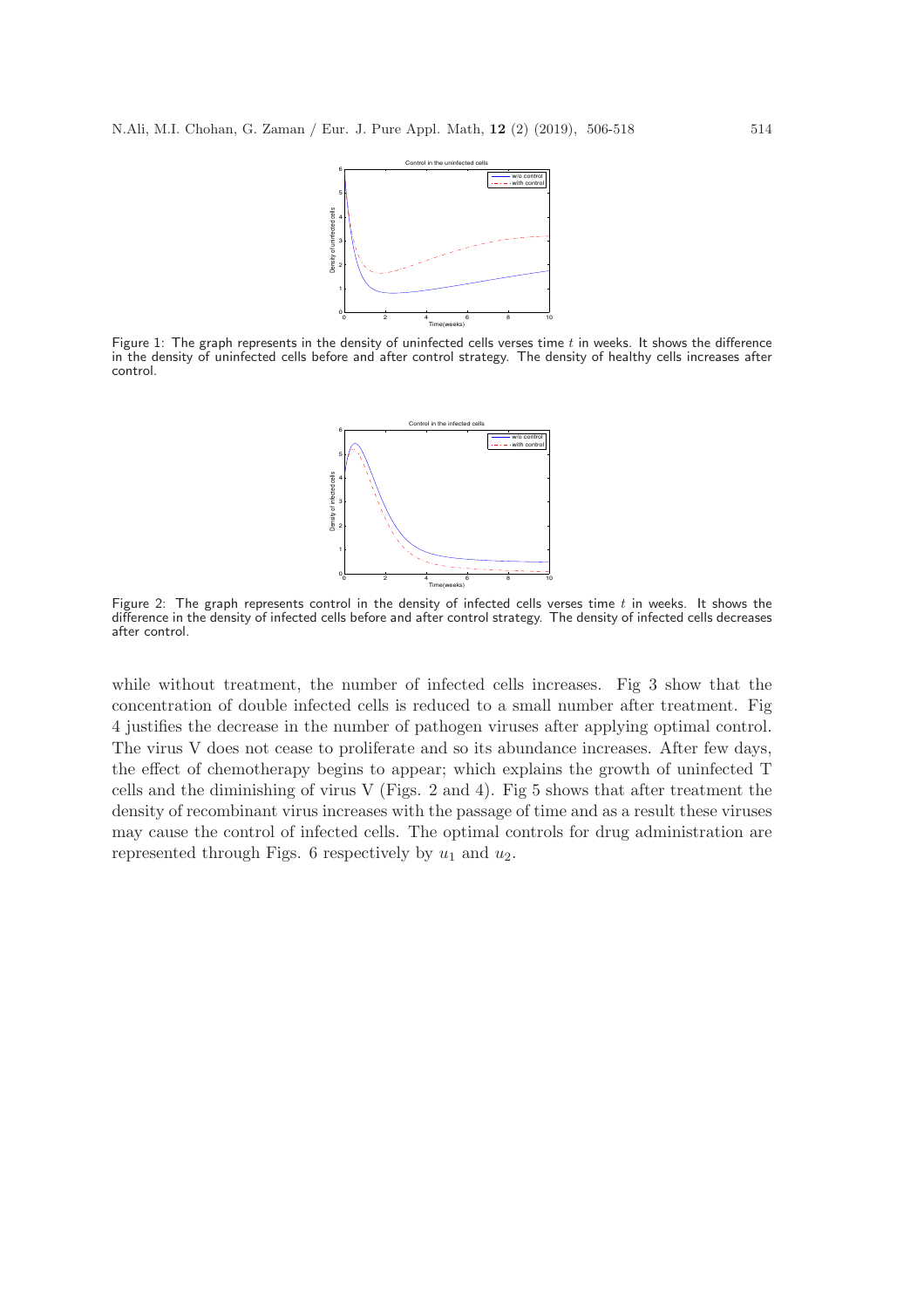

Figure 3: The graph represents control in the density of double infected cells verses time  $t$  in weeks. It shows the difference in the density of double infected cells before and after control strategy. The density of double infected cells decreases after control.



Figure 4: The graph represents control in the density of pathogen verses time  $t$  in weeks. It clarify the difference in the density of pathogen virus before and after control strategy. The density of pathogen virus decreases after control decrease.



Figure 5: The graph represents control in the density of recombinant virus verses time  $t$  in weeks. It shows the difference in the density of recombinant virus before and after control strategy. The density of recombinant virus increases after control.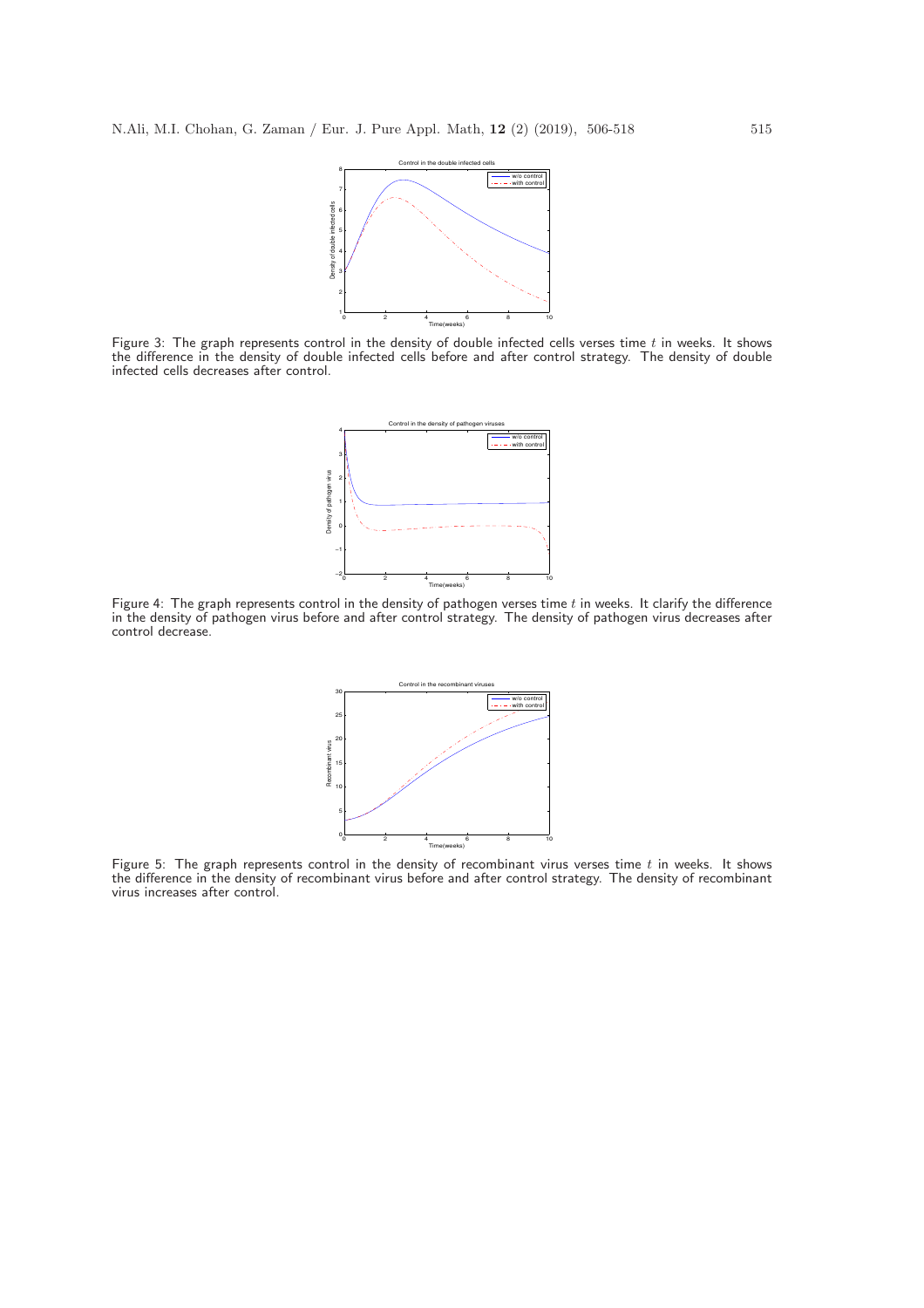

Figure 6: The graph shows the control variables in the optimal control problem.

#### 4. Concluding Remarks

In this work, we have presented a single delayed HIV-1 mathematical model with two controls variables. Although, there is no effective therapy for HIV infection but different treatments are available to block off the development of the virus production in the body and maintain balance between the virus and the defense system. These treatments can cause heavy side effects such as nausea, diarrhea, fatigue, etc. Moreover, the cost of treatment is beyond reach of many infected patients. Hence, we introduced an optimal therapy in order to minimize the cost of treatment, reduce the viral load and improve the immune response. We used two controls which measure the efficacy of reverse transcriptase and protease inhibitors, respectively. In addition, we discussed an efficient numerical method based on optimal control to identify the best treatment strategy of HIV infection in order to block new infection, increase the density of recombinant viruses and minimize the number of pathogen viruses by using drug therapy with minimum side effects. The numerical simulations have shown that the viral load drops off after treatment while the densities of CD4+ cells and recombinant virus increases.

## Acknowledgements

We are very thankful to the reviewers for their useful suggestions/corrections which improved this manuscript very well.

#### References

- [1] N Ali, G Zaman. O Algahtani. Stability analysis of HIV-1 model with multiple delays. Advance Difference Equations, 1:8–19, 882016.
- [2] N Ali, G Zaman. Asymptotic behavior of HIV-1 epidemic model with infinite distributed intracellular delays. SpringerPlus, 5:15–25 2016.
- [3] N Ali, G Zaman, and A S Alshomrani. Optimal control strategy of HIV-1 epidemic model for recombinant virus. Cogent Mathematics, 4(1):34–45, 2017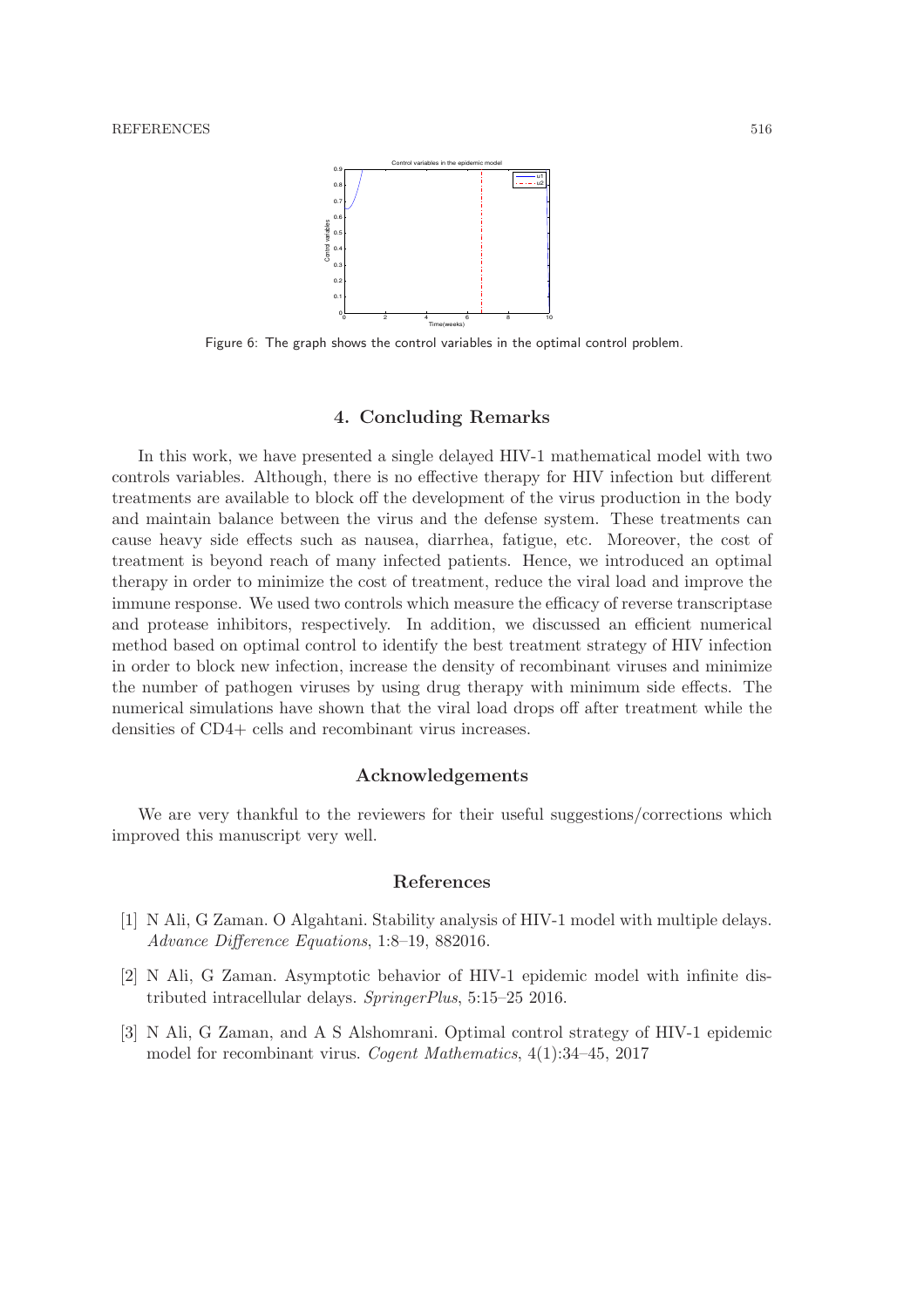- [4] W Garira, S Musekwa, T Shiri. Optimal control of combined therapy in a single strain HIV-1 model. Electronic Journal of Differential Equations, 5: 1–22, 2005.
- [5] Gh Ghanbari and M H Farahi. Optimal control of a delayed HIV infection model via Fourier series. Journal of Nonlinear Dynamics, Article ID 495158, Volume 2014.
- [6] J David, H Tran, H Banks, HIV model analysis and estimation implementation under optimal control based treatment strategies. International Journal of Pure and Applied Mathematics , 57: 357–392, 2009.
- [7] Rocha D, Silva, CJ and Torres DF. Stability and optimal control of a delayed HIV model. Mathematical Methos in Applied Sciences, 9:2251–2260, 2018
- [8] Wu D, Bai Y and Yu C. A new computational approach for optimal control problems with multiple time-delay. Automatica, 101: 388–395, 2019.
- [9] New Hopes in HIV Disease, Science, 274: 1988-1991 (Dec.,20 1996).
- [10] W H Fleming, R H Rishel. Deterministic and Stochastic Optimal Control. Springer Verlag, New York, 1975.
- [11] N. Makamdop, K and Douek D C. Manipulating the Interferon Signaling Pathway. Implications for HIV Infection. Virologica Sinica, 6: 1–5, 2006
- [12] H. Joshi. Optimal Control of an HIV Immunology Model. Applied Mathematics and Optimization, 23: 199- 213, 2002.
- [13] D Kirschner, S Lenhart, S Serbin. Optimal Control of the Chemotherapy of HIV-1. Journal of Biological System 35: 775–792, 1997.
- [14] D Kirschner, A Perelson, R Deboer. The Dynamics of HIV infectionof CD4+T Cell.Mathematical Biosciences, 114: 81-125,1993.
- [15] D Kirschner, G F Webb. Immunotherapy of HIV-1 Infection, Journal of biosciences. 6(1): 71–83, 1998.
- [16] K.R. Fister, S. Lenhart, J. S. Mc Nally. Optimizing Chemotherapy in an HIV Model. Electronic Journal of Differential Equations,3: 20–32, 1998.
- [17] D L Lukes. Differential Equations Classical to Controlled, Mathematics in Science and Engineering. Academic Press, New York. 1982.
- [18] Pontryagin L S, Boltyanskii V. G. Gamkrelidze R V, and Mishchenko E F. The Mathematical Theory of Optimal Processes, Vol 4, Gordon and Breach Science Publishers. 1986.
- [19] M Shrazian and M H Farahi. Optimal Control Strategy for a Fully Determined HIV Model. Intelligent Control and Automation. 1:15–19,2010.